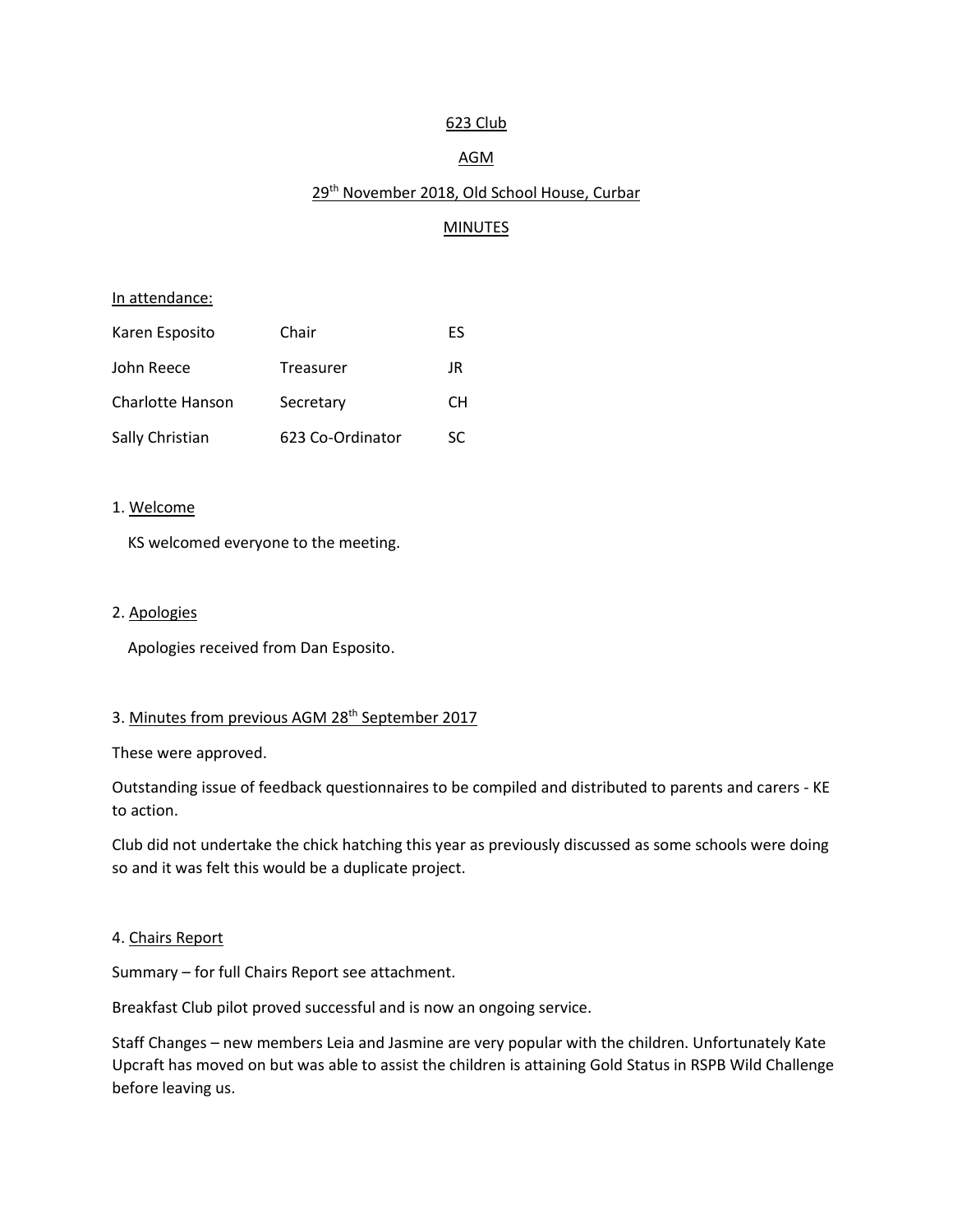Club has received a mini makeover this year.

Angie's work on 'The Lost Words' project lead to the inspiring work of some of the children being available in publication.

Recognition to Club Manager, Sally and Deputy Manager, Selina for their consistent hard work.

Thank you to the committee members working behind the scenes to enable the continuation of the club.

## 5. 623 Co-Ordinator's report

The numbers remain good for After School Club and Breakfast Club.

It has been a good year for the club with the introduction of the breakfast club. Staff morale is good and there have been good projects running throughout the year as mentioned in the Chairs report above.

## 6. Treasurers Report

Summary – for full Treasurers Report see attachment.

It has been a steady year and club is in a good position going forward.

Introduction of an invoice clerk role to split the work of the treasurer into manageable halves.

Turnover and gross profit slightly up on the previous year covering the cost of the kitchen refit.

Receipts from holiday and afterschool club have been steady. Slightly skewed towards holiday club as there were 2 Easters falling in the same financial year.

Invoices owning at year end were at manageable levels, however, at time of writing the debt is rising and further work will be required to reduce these.

Some bad debts written off, partly due to delay in invoicing at previous school year end (2016). Process is now more proactive and should aim to produce invoices no more than 1 month after the start of a term.

# 7. Election of Committee Members 2018 – 2019

Election of new committee postponed due to lack of interest.

Resignation of Chair and Treasurer given as of this meeting.

Meeting called for 2 months' time ( end of January 2019) for handover to new committee.